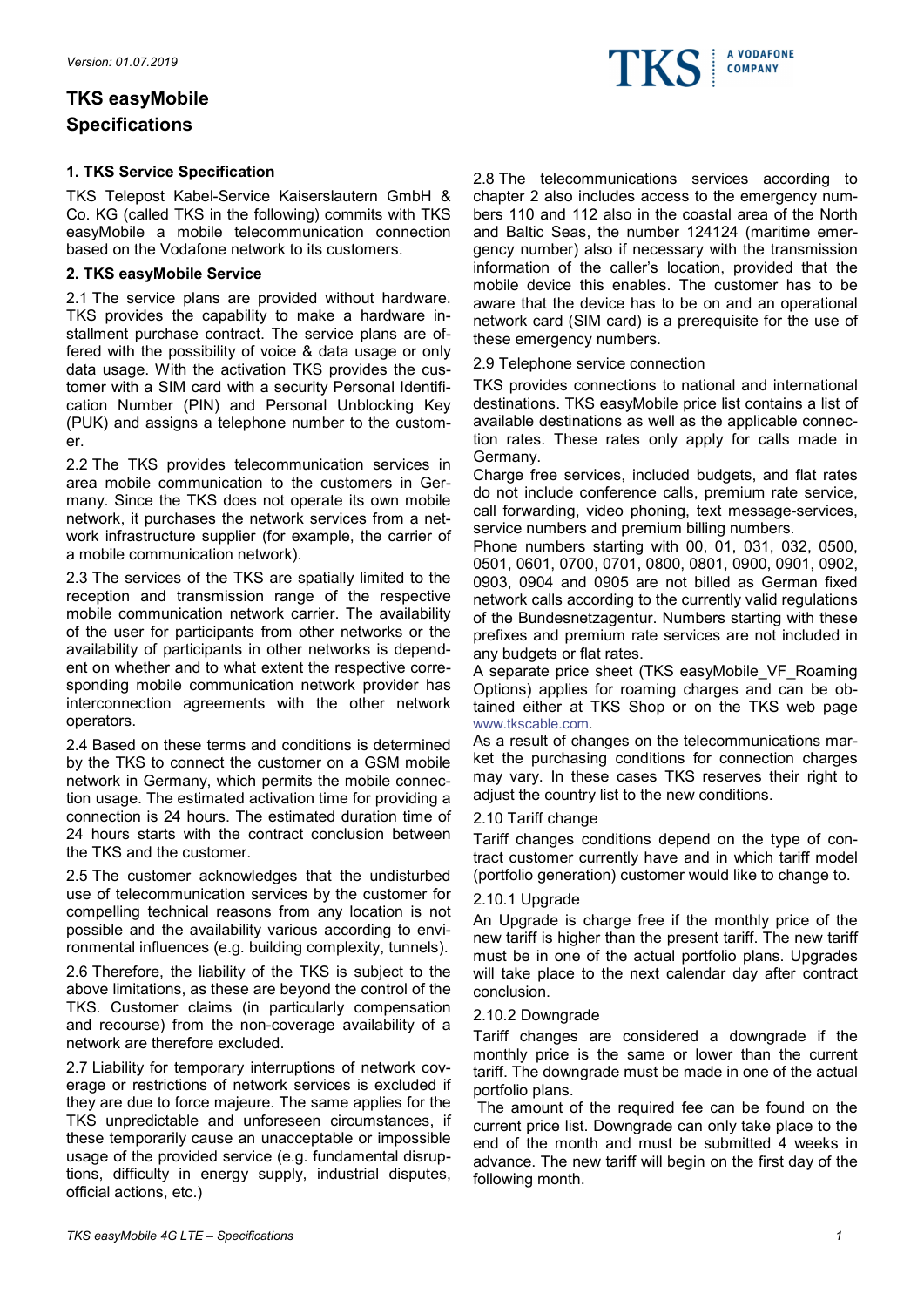

# 2.10.3 Portfolio change (Generation change)

When switching between different portfolio groups or from an older tariff generation to a current tariff generation different conditions to the regulation from up- and downgrade may apply.

### 2.11 Network service features

# 2.11.1 Phone Number Transmission

The phone number of the access is transmitted for all outgoing calls unless this feature is deactivated over the mobile hardware device.

### 2.11.2 Caller ID

The phone number of incoming phone calls is transmitted and shown on the customer's display unless call number transmission is suppressed.

# 2.11.3 Voicemail Box

Voicemail Box (virtual answering machine) is provided to the customer with the activation of TKS easyMobile service and is charged according to the current service plan.

# 2.11.4 Call Forwarding

The TKS easyMobile network forwards automatically incoming calls without interruption of an operator directly to the voicemail box (if this function has been configured) or to mobile or fixed network connection national and international that has been setup from the customer. Charges for call forwarding can be retrieved on the actual price list.

### 2.11.5 Call Waiting

During an existing voice call additional calls are signalled by a tone. The calling party's number may be displayed. The waiting call can be accepted additionally – alternating between lines is possible. Customers can permanently deactivate the call waiting feature over their hardware device.

### 2.11.6 Alternating between lines

Two connections may be alternately used from one telephone access, without having to intermediately disconnect a connection.

### 2.11.7 Three-party conference

In addition to an existing connection a further connection may be established and the conversations can be switched to have a three-party conference.

# 2.11.8 Text Messages

Text Messages (Short-Message-Service) enables customers with text messages compatible hardware the capability to send and receive text messages from up to 160 characters per message. Requirement for receiving a text message is that the SIM card or mobile device has enough free storage room.

### 2.11.9 MMS

MMS (Multimedia-Message-Service) enables customers with compatible hardware and a data volume up to 300 KB according to the GSM MMS the sending and receiving of standard message, picture and/or tone as a MMS message.

# 2.11.10 Emergency calls

With inserted SIM card and the availability of any commercial cell phone network are the emergency numbers 110 and 112 always available, provided that a voice call compatible telecommunication device gets used In most cases the exact position of the caller cannot be located but the radio cell in which the call is coming from.

# 2.11.11 Block of 0900 numbers

The block of 0900 numbers is a default option with TKS easyMobile and is charge free. If this feature is not desired it must be requested to be removed.

# 2.11.12 Block of 0137 numbers

The block of 0137 numbers is a default option with TKS easyMobile and is charge free. If this feature is not desired it must be requested to be removed.

# 2.11.13 Block of 22 numbers

(Premium Voice Short dial numbers [e.g. ADAC])

The block of 22 numbers is a default option with TKS easyMobile and is charge free. If this feature is not desired it must be requested to be removed.

# 2.11.14 Block of 0180 numbers

The block of 0180 numbers is a default option with TKS easyMobile and is charge free. If this feature is not desired it must be requested to be removed.

# 2.11.15 Block of 118x numbers

The block of 118x numbers is a default option with TKS easyMobile and is charge free. If this feature is not desired it must be requested to be removed.

### 2.11.16 Block of mobile payment

(e.g. third-party services)

The block of mobile payment is a default option with TKS easyMobile and is charge free. This feature cannot be removed (Due to offering VAT free services).

### 2.11.17 Cost Control

In order to protect customers against very high invoices, TKS observes electronically the originated call, and data (Roaming and Third party services are not included in this monitoring) charges of every connection. When the first fixed limit has been reached, TKS will inform the customer about this status. To protect the customer against high costs the connection will be blocked for incoming and outgoing calls after the second fixed limit has been reached. It is still possible to make emergency calls. On customer request adjustments can be made to the limit by which the customer is warned and/or blocked (Certain regulations apply for customers with VAT exemptions. Refer to VAT exemption information). Within the first 3 months increasing in the limit can only be granted after a pre-payment has been made.

### 3. Mobile Number Porting

3.1 Transfer of the customer's existing mobile phone number from another carrier to the new service provider: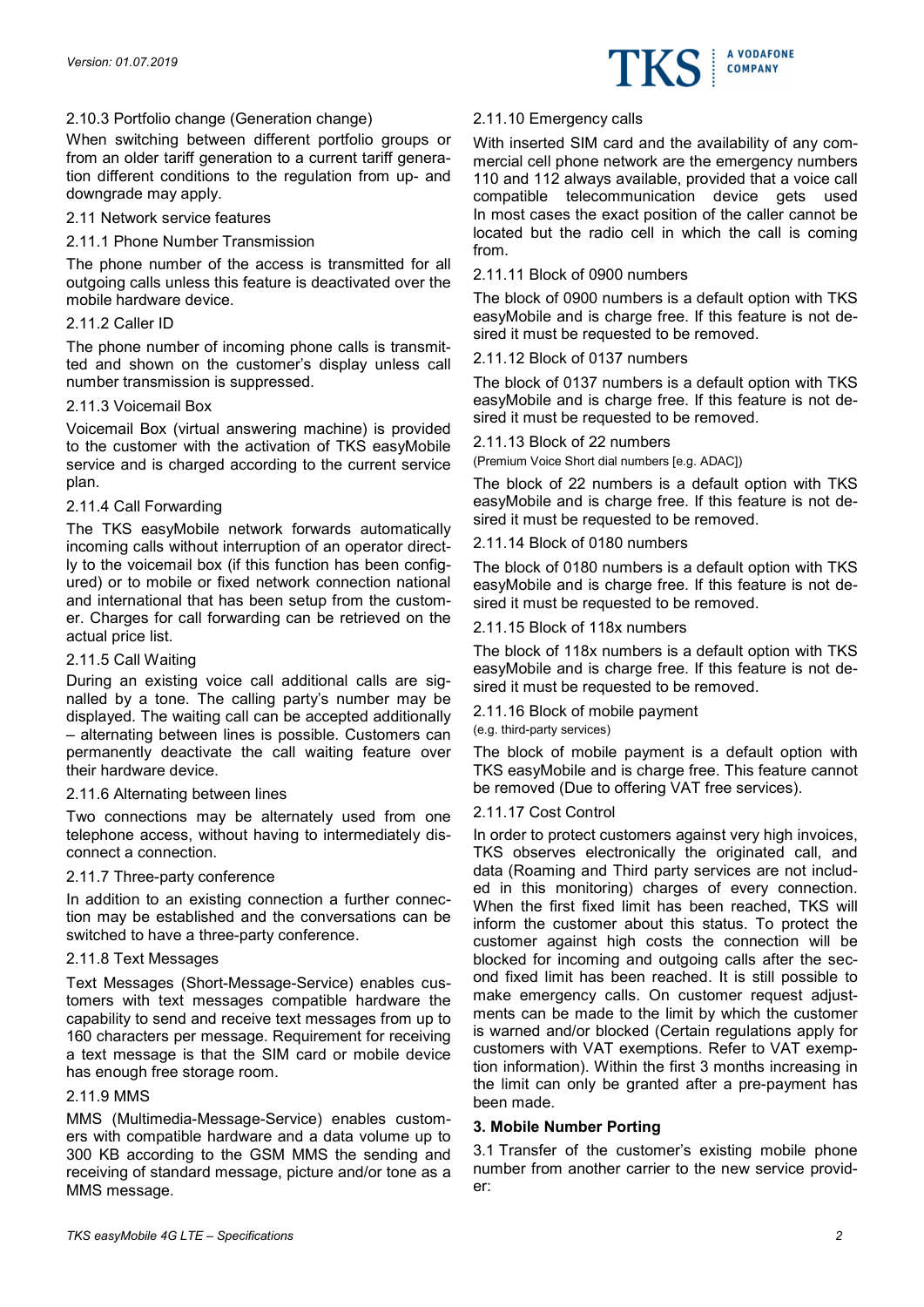

3.1.1 Porting is possible for an existing mobile phone contract (old contract) with another mobile provider (exporting mobile provider) during the term and not later than to the 90th calendar day after the cancellation due to the present mobile contract from service provider authorized mobile connection. For this the customer can assign the service provider, which forwards the number porting request to the exporting mobile service provider and handles with them the necessary porting steps.

3.1.2 The telephone number porting expects a completely and truthfully completed porting request. This can be found in Internet over the product page or obtained by the mobile provider.

3.1.3 Should the customer violate their obligations under the contract in regards to telephone porting, in particularly with providing wrong information in regards to the porting application, or is the porting due to some other reason that the customer is responsible for (e.g. by simultaneously assigning more than on mobile provider to port the telephone number), the service provider is entitled to claim compensation.

3.1.4 This porting request must be generally received no later than the 85 calendar days after the closure of the customer's contract from the exporting mobile provider to the service provider; otherwise the service provider cannot ensure the porting request within a maximum of 90 calendar days after the closure the contracts the exporting mobile provider.

3.1.5 The existing contract between the exporting service provider and the customer remains unaffected by the phone number porting. The customer may inquire about all arising expenses at the exporting mobile service provider (e.g. via telephone).

3.1.6 With porting an outage may occur for up to a calendar day. During this time period it is technically not possible to provide the performance that was contractually agreed to with the service provider, in particular mailbox usage, voice and data connections.

3.1.7 The customer`s requested telephone porting by the service provider can only be charge free revoked up to the specified porting date that was negotiated between the service provider and the exporting mobile provider.

3.1.8 Should the respective phone number be used again by customer request by the exporting mobile provider or by another mobile provider after this time frame, a new porting request from the exporting (e.g. new mobile provider) provider is required. For this new porting request the exporting mobile provider will charge a processing fee according to § 46 chapter 5 TKG which corresponds to the costs arising through the transfer to the mobile provider and which can be referred to on the TKS easyMobile price list. In addition for such cases of (return) porting the regulations according to paragraph 15.2 also applies.

3.2 Transfer the customer own phone number to another mobile provider

3.2.1 The exportation of a phone number to another provider (importing mobile provider) can only be done if the porting request is submitted to the service provider by the importing mobile provider no later than to the 85th calendar day after the closure of contract. If the porting request is not submitted by this deadline the phone number will be returned to the service provider.

3.2.2 If during the term of the contract with the service provider a request for a porting of the mobile phone number to a another mobile service provider by the customer takes place, the existing contract between the customer and the service provider keeps unaffected by the porting. The customer may request the further costs arising from the existing contract costs with the service provider. On request the customer receives a new mobile phone for the remaining contract term after the porting.

3.2.3 The porting request must be done at the receiving mobile service provider side, who informs the service provider about the porting request. In case of a telephone number porting of an existing contract, the service provider will inform you about the conditions of porting and seek the agreement of the customer for porting.

3.2.4 The porting process may cause downtime of up to one calendar day. During this period, it is technically not possible to use the services of existing mobile phone contract with the service provider, particularly voice telephony, voice mail and data transmission.

3.2.5 When porting the mobile phone number to another mobile service provider, the service provider will charge a handling fee according to § 46 chapters 5 of the TKG, which corresponds to the costs for the service provider resulting from the exchange and the price list, can be seen.

### 4. Rate of transmission

TKS easyMobile 4G LTE tariffs have generally up to 500 mbps download speed and up to 100 mbps upload speed this represents the upper limit and cannot be guaranteed.

The transmission speeds in the download and in the upload are indicated for your service plan in the respective price list that was contractually agreed to. When using the data, the logged-in users share the available bandwidth (so-called shared medium) in the mobile radio cells. The actual achievable transmission speed during data usage is depending on

- the local availability of the respective mobile radio technology,
- The network load of the Internet backbone,
- The occupancy / utilization of the mobile radio network by the number of users in the respective mobile radio cell,
- The distance to the antenna and the movement of the user,
- the terminal used (including its operating system and other software used),
- the transmission speed of the selected servers of the respective content provider,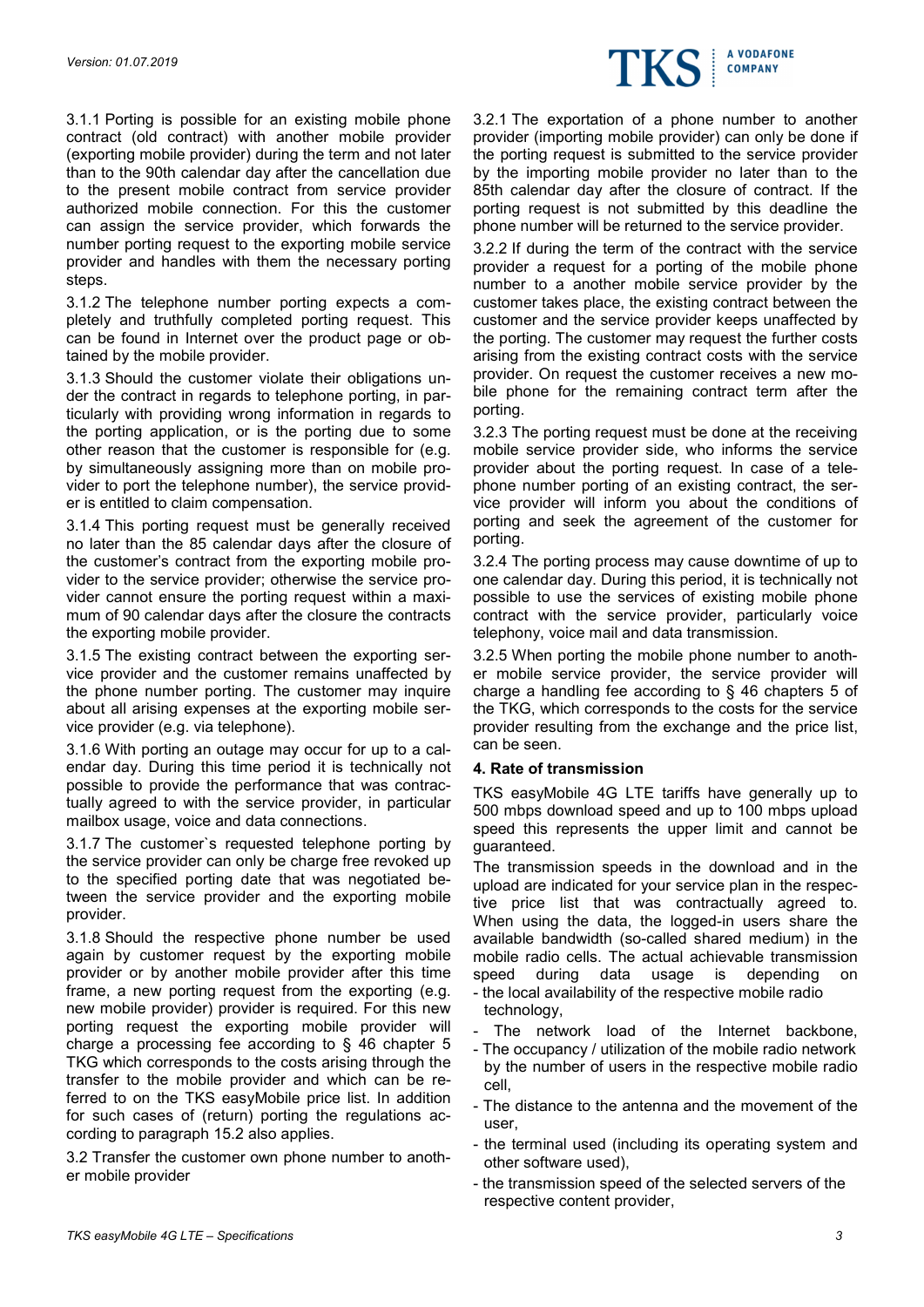

- use outside or inside buildings. Within buildings, network availability and transmission speed may be limited.

In the event of imminent temporary and exceptional network congestion, bandwidth-intensive services (e.g. streaming music, video streaming, gaming, large e-mail attachments) may be limited. Downloads may take a long time.

# 5. Effects of Bandwidth Restriction on Applications and Services

If the transmission speed is reduced to 32 kbps / 64 kbps in the download after consumption of the data volume agreed in the respective contract, the Internet access is only limited usable. Services with high bandwidth requirements (e.g. music streaming, video streaming, gaming, large e-mail attachments, large downloads) are no longer usable in this case.

# 6. Signal Coverage

6.1 The performance of the mobile data card is territorially restricted to the reception range and transmission range of the mobile networks or their power supply.

Information about the range of coverage, regarding in particularly the signal coverage at the customer's preferred locations, can be obtained from the network provider.

6.2 The TKS guaranteed also with fundamentally existing network coverage no ensures for signal coverage within closed rooms or in specific locations, as these may be affected by the structural conditions.

6.3 The TKS reserves the right to limit its services at times if this is necessary because of capacity limits respectively to request a limitation over a mobile network provider. Temporary disturbances, restrictions or interruptions of services can also be found in by an emergency or disaster, caused by atmospheric conditions and geographic circumstances as well as interference of technical funk, loss of power, or technical changes to the system because of miscellaneous measures (e.g. maintenance work or repairs), that are necessary for the proper or improved provision of services, or for reasons of force majeure arise (including strikes and lockouts).

# 7. Wifi-Hotspot and Router Usage

The TKS 4G LTE UNLIMITED & 4G LTE Data Int Max plan does not allow the use of the SIM card in routers or other stationary devices. Tariff and optional data services (Data flat and / or data-inclusive volume) are exclusively for the own use of the customer. Services in the form of WiFi / WiFi networks / hotspots for business / public use by third parties are prohibited. If these types of use are not expressly permitted, a separate, specific agreement with TKS / Vodafone is required. The tariffs use admissibility in the terminal of the customer as a modem / personal hotspot for their own or private use remains unaffected. Tariffs with unlimited data volume may only be used as end customer with domicile in Germany in the usual scope mobile in a smartphone. The resale is just as inadmissible as the use in routers and the transfer to third parties. The same applies to

the operation of commercial services and the routing of data connections. TKS / Vodafone reserve the right to automatically disconnect the connection after every 24 hours and to terminate the contractual relationship extraordinarily in case of unusual consumption behavior.

# 8. Included Additional Options

# 8.1 Rollover Data for 4G Voice Tariffs

Rollover Data keeps the unused data volume from the current billing cycle until the end of the following billing cycle. The included monthly tariff data volume will always be used before the rollover data goes into effect. The Rollover Data may also be used within EU countries.

# 8.2 Vodafone Hotspot Usage

With your easyMobile service you'll have access to Vodafone's nation-wide network of over 1.5 million highspeed hotspots located outdoors in public spaces, and indoors in restaurants, hotels, and other businesses.

To locate the hotspots near you go to the hotspot finder web page or use the Vodafone Hotspot finder app (German only).

# 8.3 WiFi Calling

(Only included in TKS easyMobile smartphone services concluded after the 10<sup>th</sup> April 2017.)

WiFi Calling allows the capability to make and receive calls via WiFi and achieve better conversation quality in areas where cellular network have poor or no reception. A smartphone that supports WiFi Calling and a WiFi connection are required.

Calls made over WiFi calling are charged according to the original tariff.

International and other connections that are not included in your plan will be charged when using WiFi Calling. WiFi Calling is only available within the German WiFi network and is not available for Roaming.

Note: If the WiFi area is departed, an interruption may occur.

# 8.4 GigaPass

With the GigaPass option the use of selected apps are categorized in a pass without deducting from the plans included data volume.

One GigaPass option is charge free included in the service plan (personal choice) and up to three more passes can be added for an additional monthly fee (refer to price list).

The GigaPass options are only available with TKS 4G LTE XS- L tariffs (not available for 4G LTE UNLIMITED or Data plans).

- Chat Pass
- Social Pass
- Music Pass
- Video Pass (Not available with: 4G LTE XS or S tariff plan)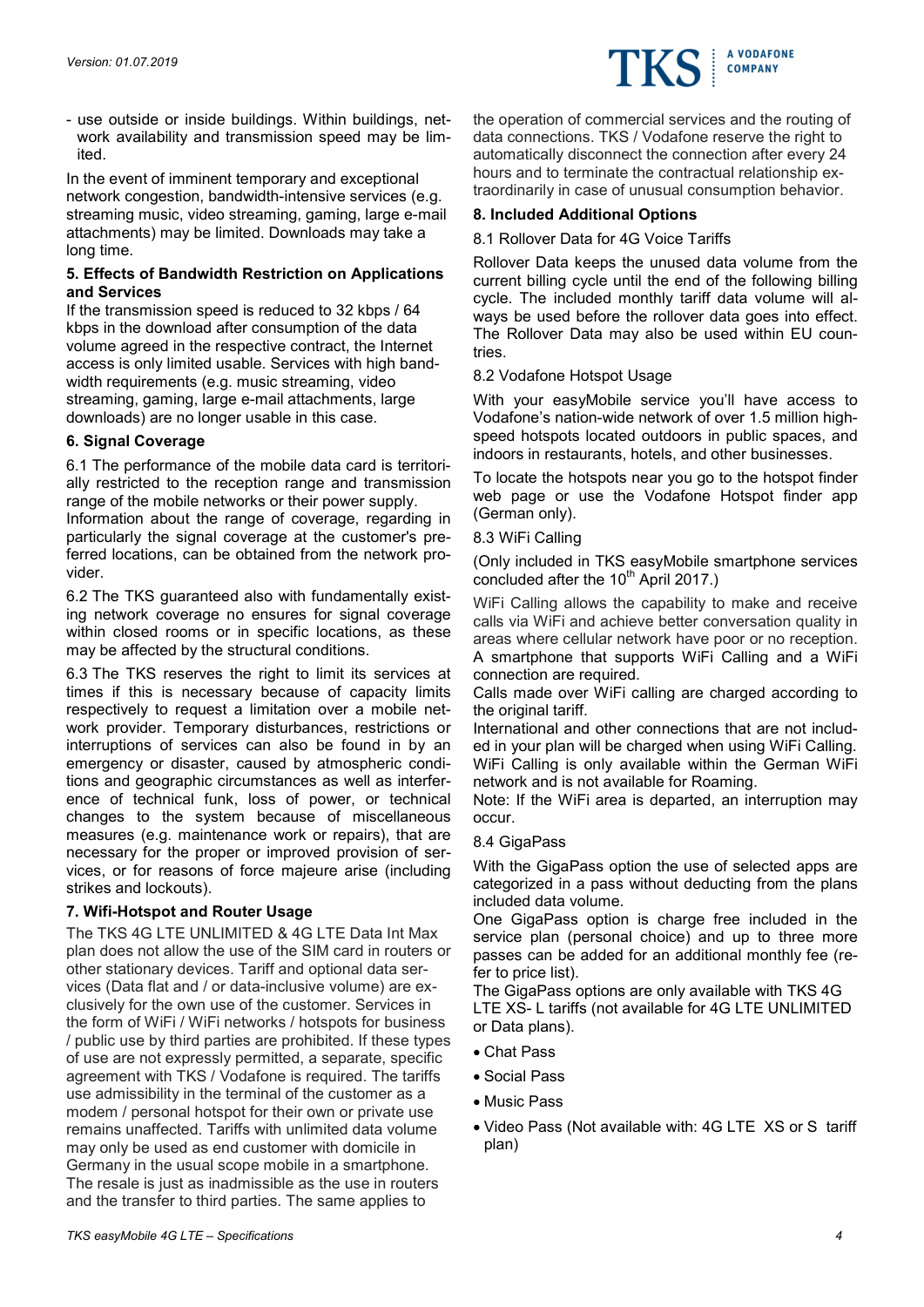# 8.4.1 GigaPass Option Change

Included & Non-Included GigaPass option: can be changed to the next billing cycle  $(6<sup>th</sup>$  of the month). The request for GigaPass option change must be submitted before the last working day of a month and starts on the 6<sup>th</sup> of the following month.

# 8.4.2 GigaPass Participating App Partners

The customer is responsible for informing theirself about the availability of the currently participating app partners before contracting (a listing of the currently participating app partners can be found under: www.tkscable.com).

The participating app partners listed under a dedicated pass may change. Apps can be added or dropped.

The services of participating app partners are not part of the GigaPasses, and the respective partner terms of usage apply.

# 8.4.3 GigaPass Speed Limitation

If the original plans data volume has reached the speed limitation, the GigaPass options will also be limited in speed.

# 8.4.4 GigaPass Non-Included Services

Voice and video telephony, advertising and the opening of external links are not included in the GigaPasses and the usage is deducted from the plans data volume.

If a link to another app or webpage is used, the data usage will be deducted from the original plan.

When using apps via Tethering or Virtual Private Network (VPN) the usage will be deducted from the plans included data volume.

### 8.4.5 GigaPass Hotspot usage

The GigaPasses can not be shared on other devices via a personal hotspot.

### 8.4.6 GigaPass Video Contents

At the moment video contents are not compressed. However, the provider reserves the right to restrict video streaming content to SD quality (480p) in the future.

### 8.4.7 GigaPass Roaming

All the GigaPasses are only valid nationally. Abroad the respective data volume from the tariff will be used.

### 8.4.8 GigaPass Duration/Cancellation

The GigaPass Options starts on the requested date and ends with the termination of mobile contract. The GigaPass options can not be canceled without cancelling the entire mobile contract.

### 8.5 EU Roaming

8.5.1 With the 4G LTE XS, S, M, & L the included data volume (also Data Rollover) can be used within the EU countries, Norway, Iceland, and Liechtenstein. This applies for outgoing and incoming roaming calls within the EU countries and to Germany, for Text and data usage according to the EU fair use policy.

8.5.2 With the TKS 4G LTE Data Int M & L the included data volume can be used within the EU countries, Norway, Iceland, and Liechtenstein according to the EU fair use policy.

**A VODAFONE COMPANY** 

8.5.3 TKS 4G LTE UNLIMITED & TKS 4G LTE Data Int Max: The unlimited data usage is only valid within Germany. The 4G LTE UNLIMITED has 30 GB included for EU countries and the easyTravel option. After the 30 GB are exceeded there will be a charge per MB of  $\epsilon$ 0.0045.

8.5.4 The EU fair use policy permits within the EU & to Germany up to 500 minutes and 500 Texts per day. Exceeding this limitation will be charged the regulated EU roaming rate.

8.5.5 Included roaming connections do not apply to international waters (e.g. ferry, boat trips, etc.) or service numbers.

8.5.6 The EU Roaming is only valid in TKS easyMobile / Vodafone (partner) networks. For all countries outside of the EU refer to TKS easyMobile Roaming options rate sheet.

8.5.7 The use of TKS 4G LTE tariffs without additional costs applies only for temporary trips into the EUcountries, Norway, Iceland, and Liechtenstein. According to the valid specifications of the EU-Roaming regulation TKS is entitled to charge regulated surcharges per service, after the customer has been registered during a continuous period of four months for more days in a foreign EU network than in the German Vodafone network and if the major part of the usage took place in an EU foreign country, Norway, Iceland or Liechtenstein.

The surcharges apply to the valid EU regulations. A notification will be sent via text to the customer at least two weeks before the surcharges are collected. Within these two weeks the customer has the opportunity to adjust the usage behavior according to the above criteria in order to prevent being charged the surcharges.

8.5.8 With the TKS 4G LTE Data Nat tariffs Roaming is restricted. The included budgets can only be used while in Germany. No Roaming possible.

### 9. Not Included Additional Options

The appropriate prices and availability for these options are in the TKS easyMobile price list.

9.1 Additional TKS 4G Tariff Options

9.1.1 TKS easyConnect Mobile Global Option

The easyConnect Mobile Global option is an additional option that can be added for €14.95 to the easyMobile contract.

The service can be used via myTKS App on one mobile device per contract with the login data provided over the registration of a myTKS account. The registration for myTKS is conducted over the TKS web portal: tkscable.com. The username and password from the myTKS account is the login data for the myTKS App. The user will be prompted to select one of their App relevant contracts for pairing after login. An automatic pairing verification will take place after the contract selection has been made. The use of more than one mo-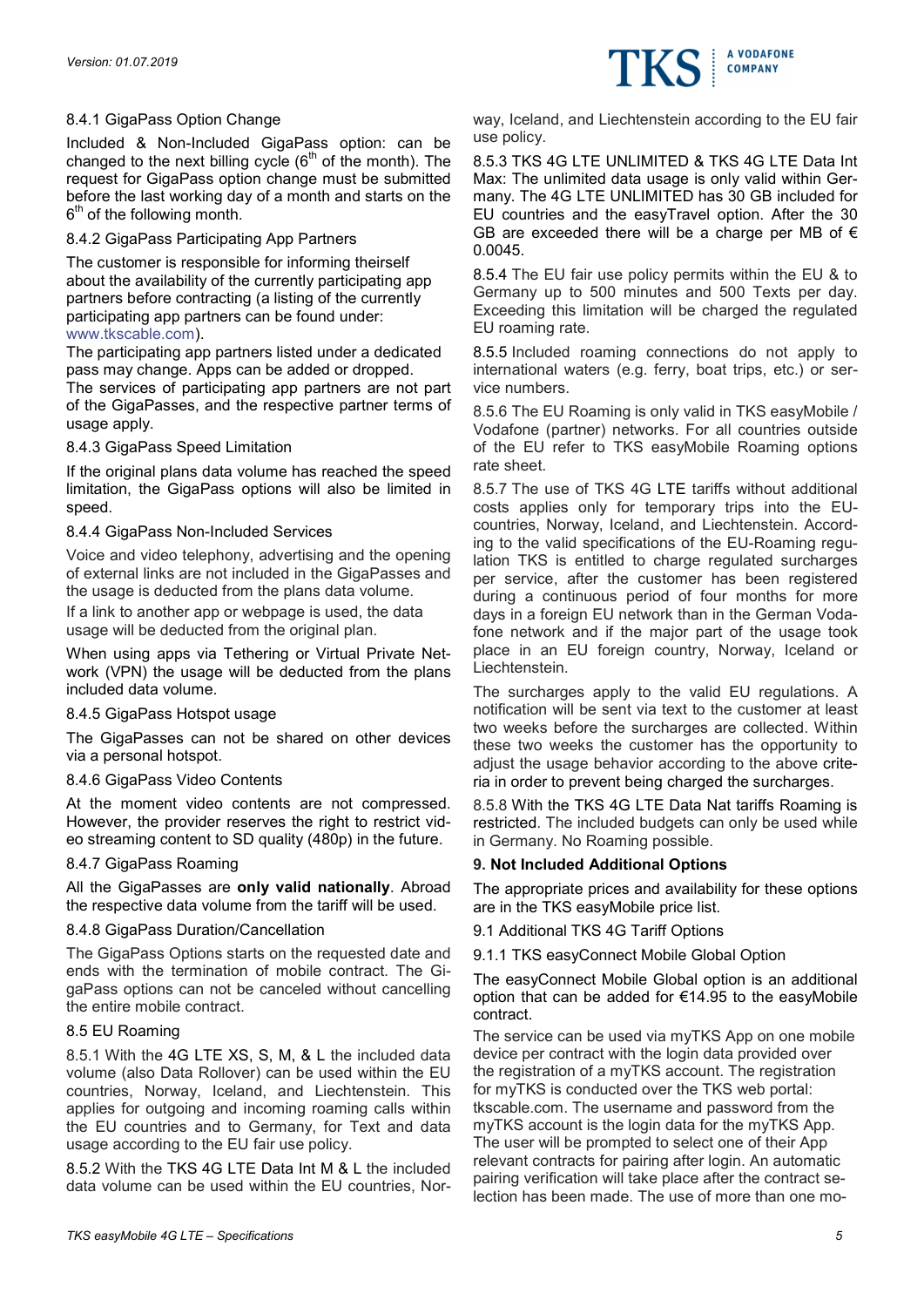

Customer is responsible to keep their login data secret, also not to provide it to a third party.

If the customer allows the usage of third party the customer is liable for all costs that result in usage of a third party. If the customer suspects that unauthorized third parties have gained knowledge of the login data the customer is held responsible to immediately change the login data and report the unauthorized usage to TKS. In case of theft, loss or misplacement of the login data or hardware device the customer remains obliged to pay for the usage, independent charges due to the use by a third party until the notification of the loss or misplacement has been received by the TKS. This also applies for connections that were established up to the blocking time (blocking charges apply to the customer), and if the customer negligence failed to report immediately to the TKS, the payment obligation of the customer regarding the monthly fees and minimum consumption remains unaffected.

The customer commits themselves to take over all charges which have occurred by authorized or unauthorized utilization of the service by third parties, unless the utilization is verifiable that it was beyond customer's responsibility.

The myTKS App is offered for Android (Version 5.1 or higher) and Apple iPhone (Version 10.3 or higher) devices and can be downloaded free of charge in the respective App stores

With the easyConnect Mobile Global option TKS will issue a landline number, which can be used for incoming and outgoing calls over a mobile device by using the myTKS App, provided that the customer has an activated TKS easyMobile contract.

All easyConnect Global countries (landlines and certain mobile connections), can be called free of charge according to the fair use policy. If the contract is cancelled or terminated the use of the myTKS App will be discontinued.

The myTKS App can be used over Wi-Fi or mobile data. TKS is not liable for data volume used over the mobile device by using the myTKS App without a Wi-Fi connection or for all mobile connections made without using the myTKS App. This also applies for roaming.

The fair use policy permits a maximum total talk time (incoming & outgoing calls) of 20,000 min per month over the myTKS App. After 4 hours of continuous use the connection will automatically be disconnected. Price for exceeding included fair use budget will be charged at standard Global rates (for further information refer to easyConnect price list). The myTKS App will be terminated by exceeding the fair use budget over two consequent months.

The myTKS App roaming usage is permitted. Data volume deductions may apply when the myTKS App is not used over Wi-Fi. Roaming charge for data usage may be charged if no option is booked. If a data option is booked for roaming the included option data will also

be used for the myTKS App when not connected over Wi-Fi.

**A VODAFONE COMPANY** 

The customer is obligated to inform TKS when possible two weeks in advance, about any upcoming moves and to relay the new address. If the customer requests at the new location again service, TKS strives punctually to provide service at the new location presuming that all the technical requirements are given. The original landline phone number is a geographically telephone number and therefore by a move in most cases a new landline phone number must be issued.

Emergency calls can only be placed via an existing GSM connection. If the customer doesn't have any signal the call will not be possible. Emergency calls via Wi-Fi calling are not possible.

A termination request must be submitted in writing from the contract holder. Cancellations are only valid to the end of the following month. If no written cancellation is submitted the option will continue on a monthly basis with the same cancellation conditions.

### 9.1.2 easyTravel

With the easyTravel option the tariff features of the TKS 4G LTE can be used in Switzerland, Turkey, the US and Canada. easyTravel Day is preset, for further use the easyTravel week can be activated by sending a text message.

With the TKS 4G LTE UNLIMITED the data usage of easyTravel Day & Week option is according to the included EU budget from the original tariff. The included EU budget of 30 GB per billing cycle will be calculated from the use in the EU plus the usage over the easyTravel option. Exceeding 30 GB (EU & easyTravel option) will be charged at  $\epsilon$  0.0045 per MB.

easyTravel – Price per calendar day (0:00 until 23:59) according to Central European Time (CET).

### 9.1.3 Reisepaket World

For long-distance travel the Reisepaket World is available, including

- 50 minutes calltime for outgoing and incoming calls
- 50 text messages
- 100 MB datavolume

9.1.4 SpeedUp Options

The SpeedUp options raise the included data to the request chosen option amount.

The SpeedUp option can be added at any time and goes into effect immediately.

Not available for 4G LTE UNLIMITED or Data service plans.

The SpeedUp option starts on the requested date and ends with the termination of mobile contract. The SpeedUp option can not be canceled without cancelling the entire mobile contract.

- SpeedUp Option Upgrade: An upgrade to a higher volume SpeedUp option is permitted at anytime.
- SpeedUp Option Downgrade: